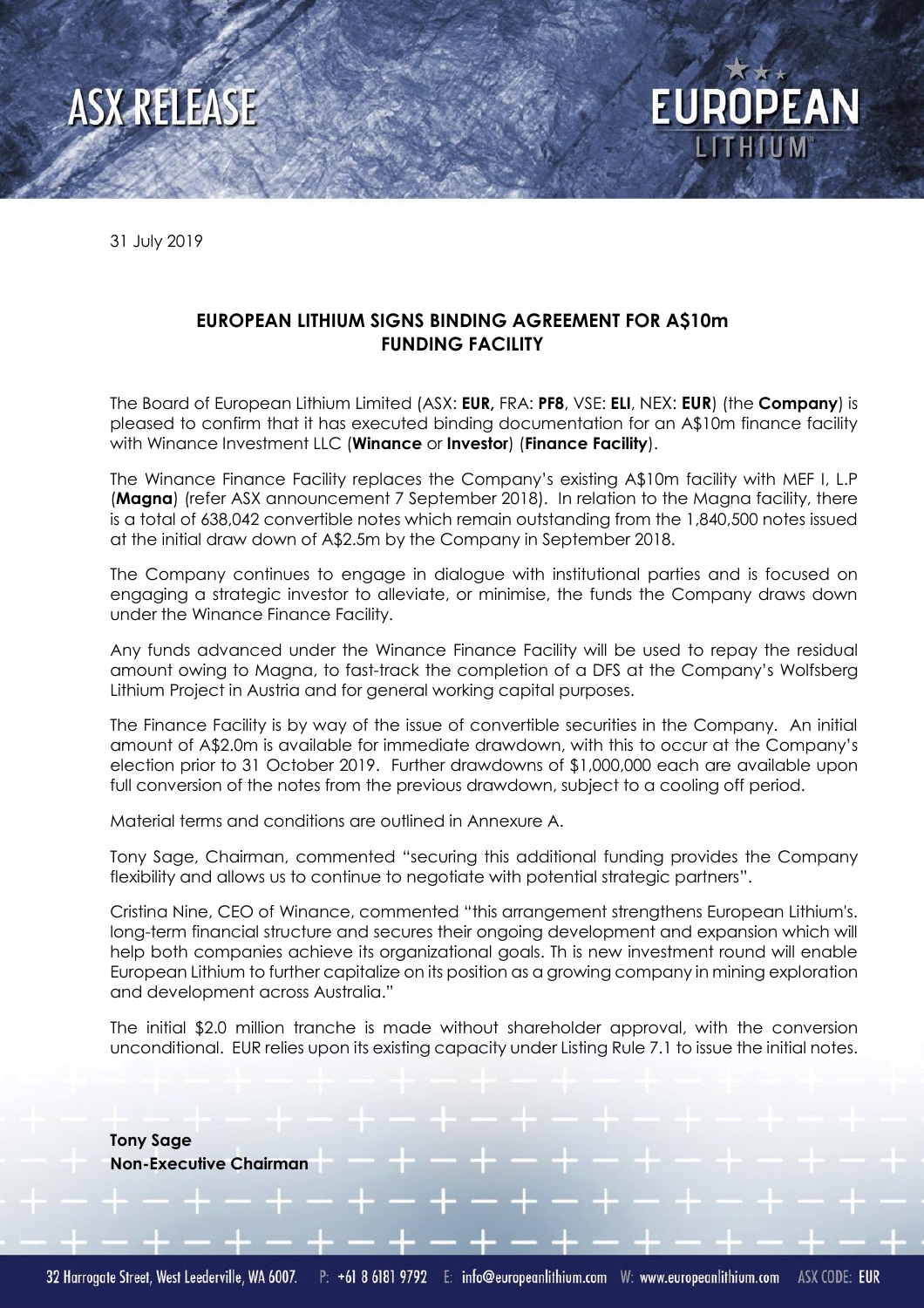## **Annexure A**

- EUR will receive A\$2.0m (before expenses) within 3 business days of electing to draw down the funds.
- Further drawdowns of A\$8m are at the Company's election available in tranches of A\$1m each upon full conversion of the notes from the previous drawdown, subject to:
	- o a cooling off period calculated based on the value of the tranche and average trading volumes during the preceding 60-day period; and
	- o prior approval by EUR's shareholders.
- There are no fees or penalties if no subsequent drawdowns are made.
- The convertible notes will be 100% of the par value A\$1.00 each (**Par Value**).
- The convertible notes are, subject to prior shareholder approval where required, convertible at any time by the Investor at 92% of the lowest closing VWAP over ten (10) days prior to the conversion date, providing that the conversion price shall not in any case be lower than A\$0.055 (**Floor Price**).
- In the event the conversion price is less than the Floor Price at conversion, the Company will issue the number of shares equal to the conversion amount divided by the Floor Price with the shortfall amount (calculated based on the conversion amount less the number of shares equal to 90% of the lowest closing VWAP over ten (10) days prior to the conversion date) payable in cash.
- In the event the closing VWAP for any five (5) day period falls below 135% of the Floor Price, the Investor, at their discretion, shall have the right to decline further drawdowns. Drawdowns may resume if the VWAP remains over 135% of the VWAP for 20 consecutive days
- The minimum conversion amount is A\$20,000.
- The convertible notes bear no interest.
- The convertible notes have a maturity date of 36 months from the date of issue.
- The convertible notes are unsecured.
- The Investor will receive a commitment fee of 3% of the investment amount at the funding of each tranche payable in cash.
- Kapital Global Advisors Limited, the broker who facilitated the Finance Facility, will receive a broker fee of 5% of the investment amount at the funding of each tranche payable in cash.
- In the event of default, the Investor is entitled to issue a redemption notice which requires the Company to repay the outstanding amount together with interest at 10% per annum (accruing from issue to redemption).
- The Company will seek shareholder approval to issue shares in accordance with the convertible note facility as required
- A fee of \$100,000 is payable in the event the Company has not drawn down on the Finance Facility by 31 October 2019 (unless the Investor is in default of their obligations under the Facility).
- EUR gives warranties considered typical for a financing facility of this nature.